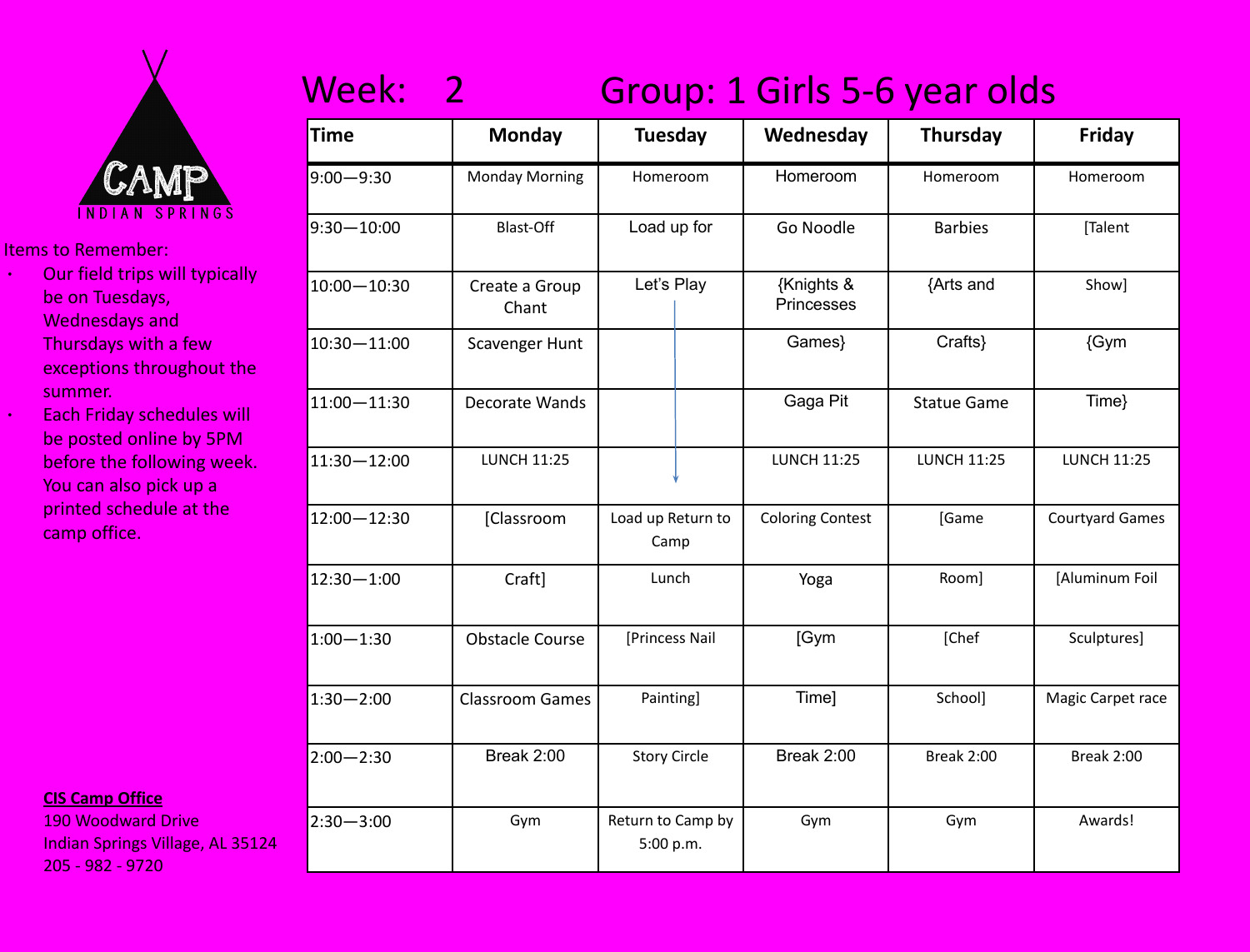

- ∙ Our field trips will typically be on Tuesdays, Wednesdays and Thursdays with a few exceptions throughout the summer.
- ∙ Each Friday schedules will be posted online by 5PM before the following week. You can also pick up a printed schedule at the camp office.

#### **CIS Camp Office**

190 Woodward Drive Indian Springs Village, AL 35124 205 - 982 - 9720

### Week: 2 Group: 1 Boys 5-6 year olds

| <b>Time</b>     | <b>Monday</b>         | <b>Tuesday</b>                 |  | Wednesday                | <b>Thursday</b>          | Friday                   |
|-----------------|-----------------------|--------------------------------|--|--------------------------|--------------------------|--------------------------|
| $9:00 - 9:30$   | <b>Monday Morning</b> | Homeroom                       |  | Homeroom                 | Homeroom                 | Homeroom                 |
| $9:30 - 10:00$  | <b>Blast-Off</b>      | Load up for                    |  | Tag                      | Red Light/Green<br>Light | Go on a Hike             |
| $10:00 - 10:30$ | <b>Trail Hike</b>     | Let's Play                     |  | {Knights &<br>Princesses | Tag                      | Sharks & Minnows         |
| $10:30 - 11:00$ | Ships & Sailors       |                                |  | Games}                   | [Play in the             | <b>Ships and Sailors</b> |
| $11:00 - 11:30$ | Gaga Pit              |                                |  | Duck-Duck Goose          | Gym]                     | 4 Square                 |
| $11:30 - 12:00$ | <b>LUNCH 11:25</b>    |                                |  | <b>LUNCH 11:25</b>       | <b>LUNCH 11:25</b>       | <b>LUNCH 11:25</b>       |
| $12:00 - 12:30$ | <b>Musical Chairs</b> | Load up Return to<br>Camp      |  | [Game                    | Legos                    | {Arts and                |
| $12:30 - 1:00$  | <b>Simon Says</b>     | Lunch                          |  | Room]                    | Silly Walks              | Crafts}                  |
| $1:00 - 1:30$   | Duck Duck Goose       | Coloring                       |  | [Gym                     | <b>Story Time</b>        | [Sidewalk &              |
| $1:30 - 2:00$   | <b>Story Time</b>     | {Gym                           |  | Time]                    | Coloring                 | Bubbles]                 |
| $2:00 - 2:30$   | Break 2:00            | Time}                          |  | <b>Break 2:00</b>        | <b>Break 2:00</b>        | Break 2:00               |
| $2:30 - 3:00$   | Gym                   | Return to Camp by<br>5:00 p.m. |  | Gym                      | Gym                      | Awards!                  |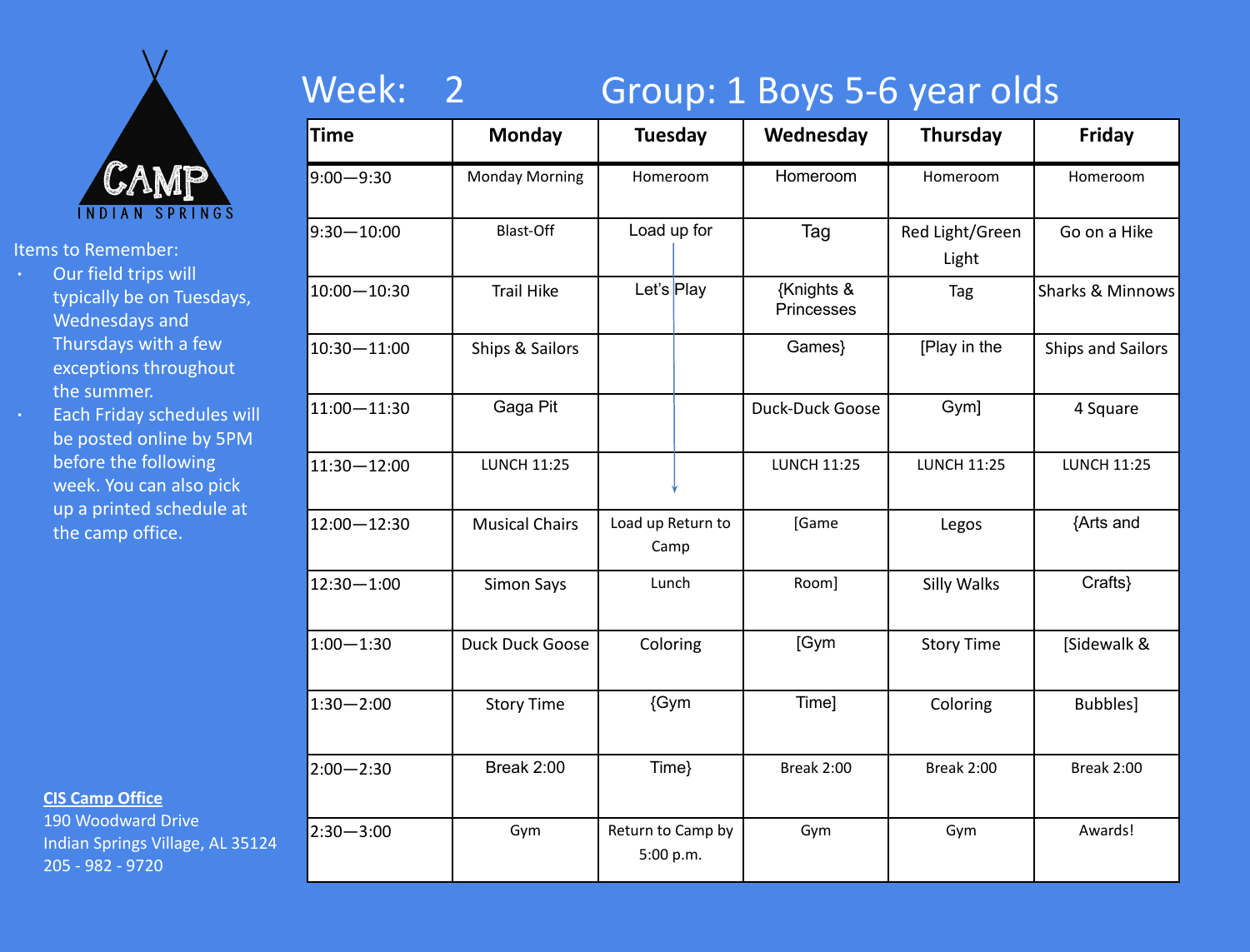

- ∙ Our field trips will typically be on Tuesdays, Wednesdays and Thursdays with a few exceptions throughout the summer.
- ∙ Each Friday schedules will be posted online by 5PM before the following week. You can also pick up a printed schedule at the camp office.

#### **CIS Camp Office**

190 Woodward Drive Indian Springs Village, AL 35124 205 - 982 - 9720

# Week: 2 Group: II/ A Girls 7-8 year olds

| Time           | <b>Monday</b>            | <b>Tuesday</b>     |  | Wednesday                 | <b>Thursday</b>    | <b>Friday</b>      |
|----------------|--------------------------|--------------------|--|---------------------------|--------------------|--------------------|
| $9:00 - 9:30$  | <b>Monday Morning</b>    | Homeroom           |  | Homeroom                  | Homeroom           | Homeroom           |
| $9:30 - 10:00$ | Blast-Off                | [Scavenger         |  | [Freeze                   | <b>Card Games</b>  | {Gym               |
| 10:00-10:30    | {Knights &<br>Princesses | Hunt]              |  | Dance]                    | {Gaga              | Time}              |
| 10:30-11:00    | Games}                   | [Friendship        |  | [Coloring and<br>Activity | Pit                | [Go on a           |
| 11:00-11:30    | <b>Musical Chairs</b>    | Bracelets]         |  | Sheets]                   | Game Room          | Trail Hike]        |
| 11:30-12:00    | <b>LUNCH 11:40</b>       | <b>LUNCH 11:25</b> |  | <b>LUNCH 11:40</b>        | <b>LUNCH 11:40</b> | <b>LUNCH 11:40</b> |
| 12:00-12:30    | 4- Square                | Load up for        |  | [Father's Day             | [Zombie            | [Musical           |
| 12:30-1:00     | {Gym                     | Let's Play         |  | Craft]                    | Tag]               | Chairs]            |
| $1:00 - 1:30$  | Time}                    |                    |  | [Musical                  | [Make              | {Arts and          |
| $1:30 - 2:00$  | Name Game                |                    |  | Chairs]                   | Hair Bows]         | Crafts}            |
| $2:00 - 2:30$  | <b>Break 2:10</b>        | Return to Camp     |  | <b>Break 2:10</b>         | <b>Break 2:10</b>  | <b>Break 2:10</b>  |
| 2:30-3:00      | Gym                      | Snack.             |  | Gym                       | Gym                | Break/Awards!      |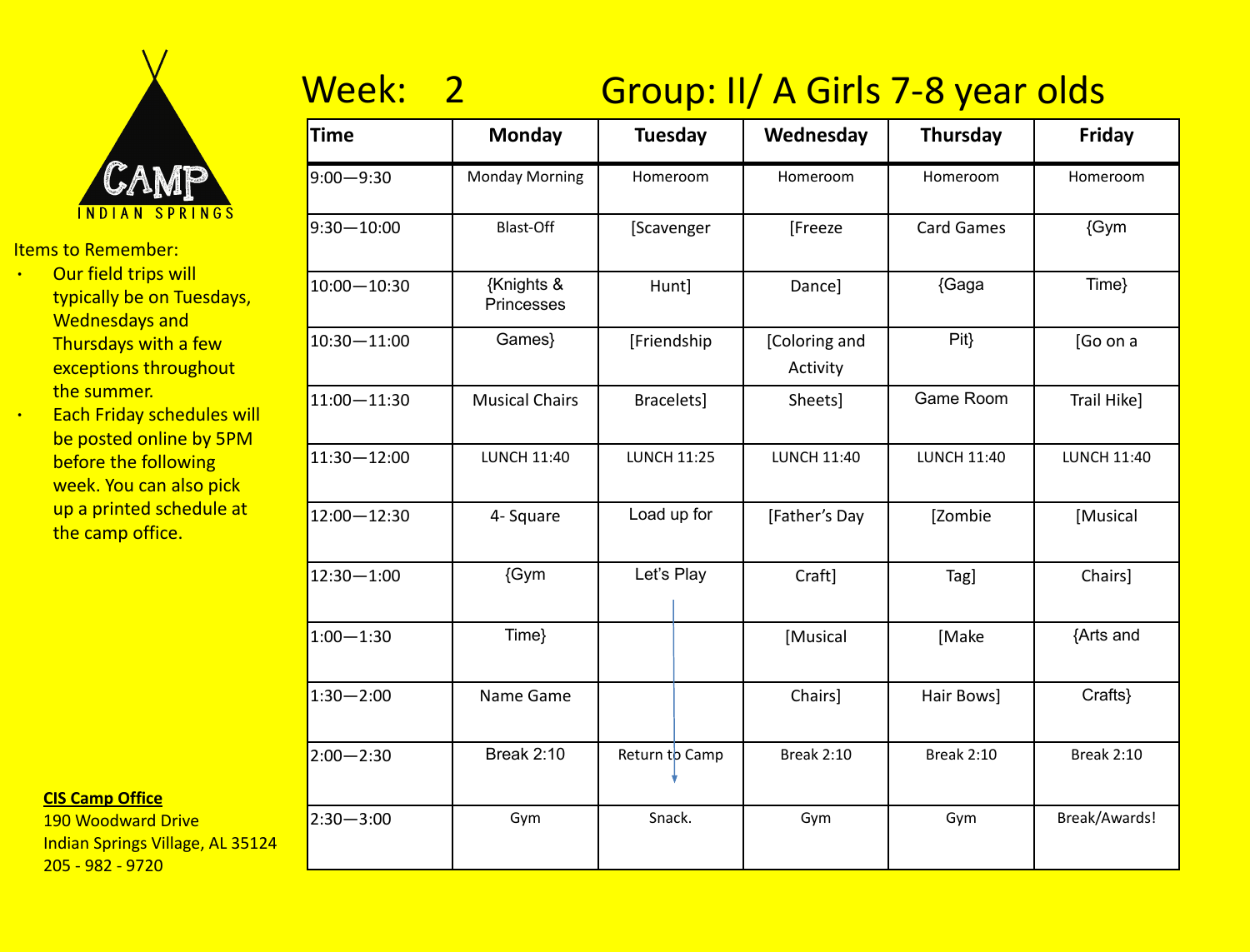

- ∙ Our field trips will typically be on Tuesdays, Wednesdays and Thursdays with a few exceptions throughout the summer.
- ∙ Each Friday schedules will be posted online by 5PM before the following week. You can also pick up a printed schedule at the camp office.

#### **CIS Camp Office**

190 Woodward Drive Indian Springs Village, AL 35124 205 - 982 - 9720

# Week: 2 Group: II/A Boys 7-8 year olds

| <b>Time</b>     | <b>Monday</b>             | <b>Tuesday</b>     | Wednesday          | <b>Thursday</b>       | Friday                    |
|-----------------|---------------------------|--------------------|--------------------|-----------------------|---------------------------|
| $9:00 - 9:30$   | <b>Monday Morning</b>     | Homeroom           | Homeroom           | Homeroom              | Homeroom                  |
| $9:30 - 10:00$  | Blast-Off                 | [Capture the       | [Classroom         | [Go on a              | Heads up/Seven Up         |
| $10:00 - 10:30$ | {Knights &<br>Princesses  | Flag]              | Games]             | Trail Hike]           | [Gaga                     |
| 10:30-11:00     | Games}                    | [Bowling           | Play Jackpot       | Legos                 | Pit]                      |
| 11:00-11:30     | Red Light/ Green<br>Light | Pin Game]          | Gym Time           | {Arts and             | [Canoeing w/              |
| 11:30-12:00     | <b>LUNCH 11:50</b>        | <b>LUNCH 11:25</b> | <b>LUNCH 11:50</b> | Crafts}               | Paul]                     |
| 12:00-12:30     |                           | Load up for        | [World Cup         | <b>LUNCH 11:50</b>    | <b>LUNCH 11:50</b>        |
| $12:30 - 1:00$  | [Play                     | Let's Play         | Soccer]            | <b>Musical Chairs</b> | [Game                     |
| $1:00 - 1:30$   | Kickball]                 |                    | Play Spud          | [War                  | Room]                     |
| $1:30 - 2:00$   | 4-Square                  |                    | <b>Freeze Tag</b>  | Ball]                 | <b>Sharks and Minnoes</b> |
| $2:00 - 2:30$   | <b>Break 2:20</b>         | Return to Camp     | <b>Break 2:20</b>  | <b>Break 2:20</b>     | <b>Break 2:20</b>         |
| $2:30 - 3:00$   | Gym                       | Snack.             | Gym                | Gym                   | Awards!                   |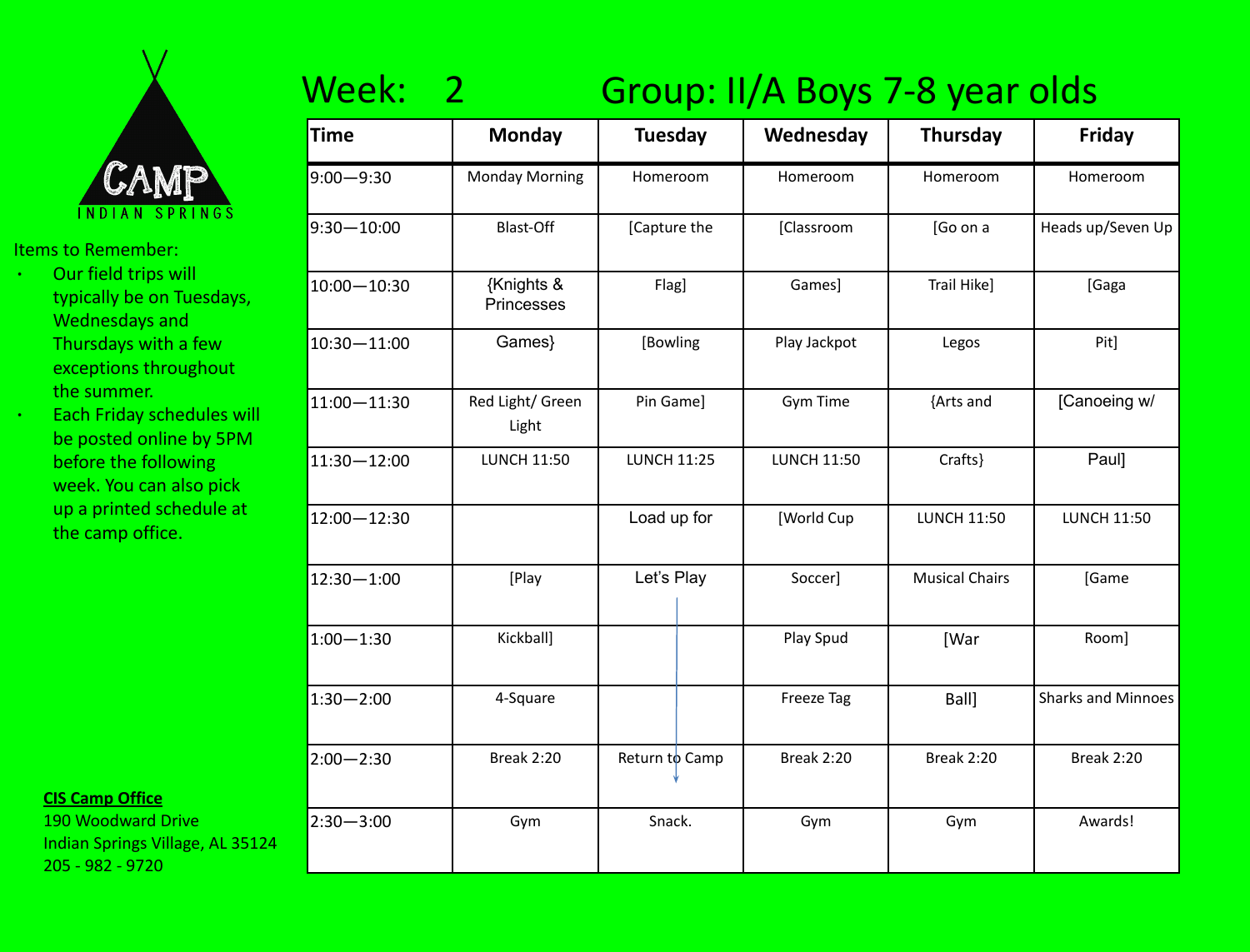

- ∙ Our field trips will typically be on Tuesdays, Wednesdays and Thursdays with a few exceptions throughout the summer.
- ∙ Each Friday schedules will be posted online by 5PM before the following week. You can also pick up a printed schedule at the camp office.

#### **CIS Camp Office**

190 Woodward Drive Indian Springs Village, AL 35124 205 - 982 - 9720

### Week: 2 Group: III Girls/A 9-10 year olds

| <b>Time</b>     | <b>Monday</b>         | Tuesday             | Wednesday                  | <b>Thursday</b>    | Friday             |
|-----------------|-----------------------|---------------------|----------------------------|--------------------|--------------------|
| $9:00 - 9:30$   | <b>Monday Morning</b> | Homeroom            | Homeroom                   | Homeroom           | Homeroom           |
| $9:30 - 10:00$  | <b>Blast-Off</b>      | <b>Freeze Dance</b> | Load Up                    | [Classroom         | Yoga               |
| $10:00 - 10:30$ | [Mat Ball             | {Medieval           | For High Point<br>Climbing | Craft]             | {Arts and          |
| $10:30 - 11:00$ | Monday in Gym]        | Games}              |                            | [Hide and          | Crafts}            |
| $11:00 - 11:30$ | [Canoeing w/          | [War                |                            | Seek]              | [Gaga              |
| $11:30 - 12:00$ | Paul]                 | Ball]               |                            | 4-Square           | Pit]               |
| $12:00 - 12:30$ | <b>LUNCH 12:00</b>    | <b>LUNCH 12:00</b>  |                            | <b>LUNCH 12:00</b> | <b>LUNCH 12:00</b> |
| $12:30 - 1:00$  | [Friendship           | [Board              | <b>LUNCH</b>               | <b>Card Games</b>  | [Girl's            |
| $1:00 - 1:30$   | Bracelets]            | Games]              | [Go on                     | [Game              | Studio]            |
| $1:30 - 2:00$   | [Play                 | [Let's              | a Trail Hike]              | Room]              | 4 Corners          |
| $2:00 - 2:30$   | Kickball]             | Dance]              | Manners                    | Mafia              | <b>Break</b>       |
| $2:30 - 3:00$   | Homeroom              | <b>Break 2:30</b>   | <b>Break 2:30</b>          | <b>Break 2:30</b>  | Awards!            |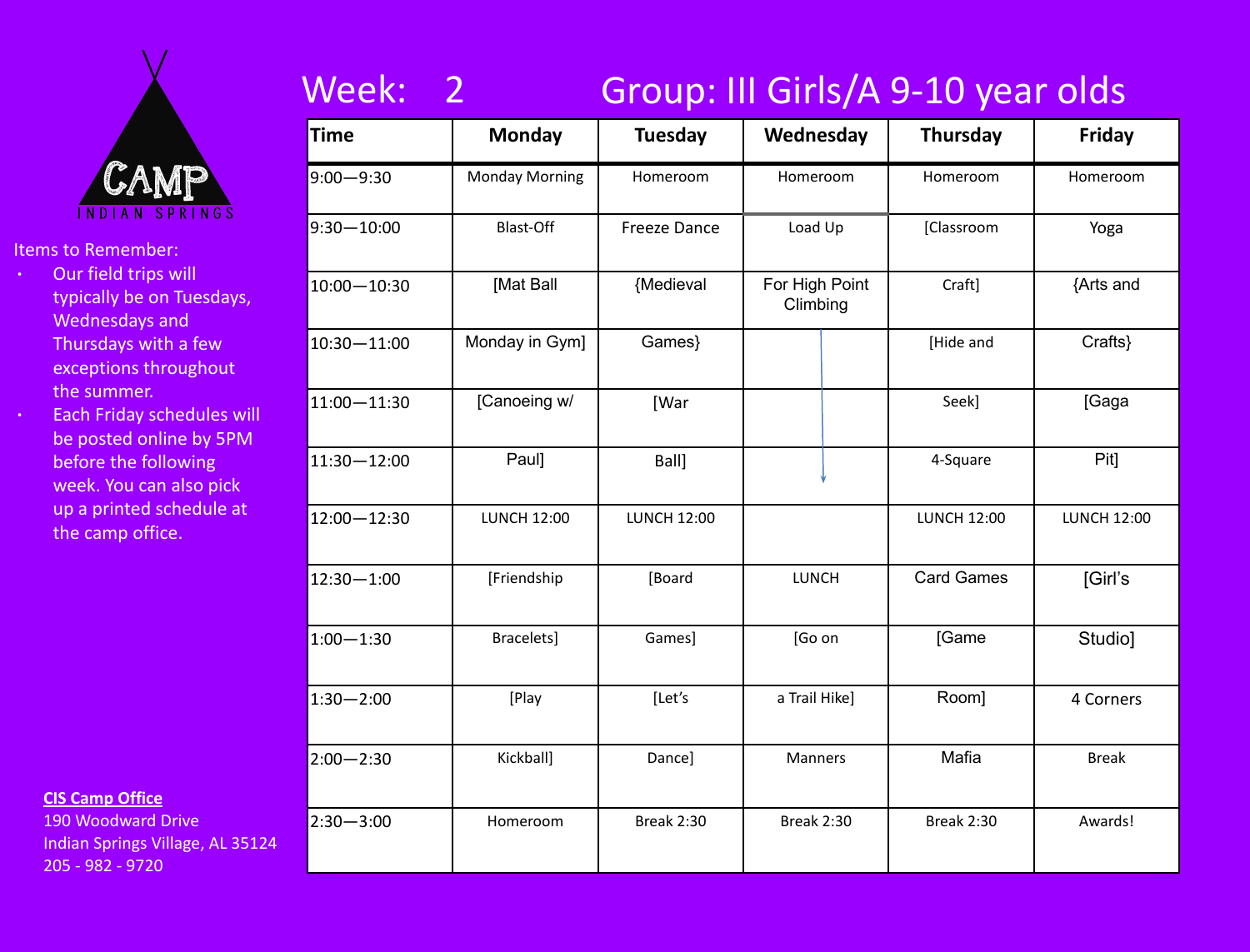

- ∙ Our field trips will typically be on Tuesdays, Wednesdays and Thursdays with a few exceptions throughout the summer.
- ∙ Each Friday schedules will be posted online by 5PM before the following week. You can also pick up a printed schedule at the camp office.

**CIS Camp Office**

190 Woodward Drive Indian Springs Village, AL 35124 205 - 982 - 9720

# Week: 2 Group: III/ A Boys 9-10 year olds

| <b>Time</b>     | <b>Monday</b>          | <b>Tuesday</b>     | Wednesday                  | <b>Thursday</b>        | Friday              |
|-----------------|------------------------|--------------------|----------------------------|------------------------|---------------------|
| $9:00 - 9:30$   | <b>Monday Morning</b>  | Homeroom           | Homeroom                   | Homeroom               | Homeroom            |
| $9:30 - 10:00$  | Blast-Off              | Freeze Tag         | Load Up                    | [Go                    | [Play               |
| $10:00 - 10:30$ | [Mat Ball              | {Medieval          | For High Point<br>Climbing | Fishing]               | Kickball]           |
| 10:30-11:00     | Monday in Gym]         | Games}             |                            | [War                   | [Capture the        |
| 11:00 - 11:30   | [Go on a               | [Gaga              |                            | Ball]                  | Flag]               |
| $11:30 - 12:00$ | Trail Hike]            | Pit]               |                            | <b>Play Sardines</b>   | Gym                 |
| 12:00-12:30     | <b>LUNCH 12:10</b>     | <b>LUNCH 12:10</b> |                            | <b>LUNCH 12:10</b>     | <b>LUNCH 12:10</b>  |
| $12:30 - 1:00$  | <b>Classroom Games</b> | [Play Jail         | LUNCH                      | Cards                  | <b>Head Catch</b>   |
| $1:00 - 1:30$   | [Canoeing w/           | Break]             | [Game                      | {Arts and              | Gaga Pit            |
| $1:30 - 2:00$   | Paul]                  | [Play              | Room]                      | Crafts}                | 4 Square Volleyball |
| $2:00 - 2:30$   | 4-Square               | Kickball]          | <b>Freeze Tag</b>          | <b>Classroom Games</b> | <b>Break</b>        |
| $2:30 - 3:00$   | <b>Break 2:40</b>      | <b>Break 2:40</b>  | <b>Break 2:40</b>          | <b>Break 2:40</b>      | Awards!             |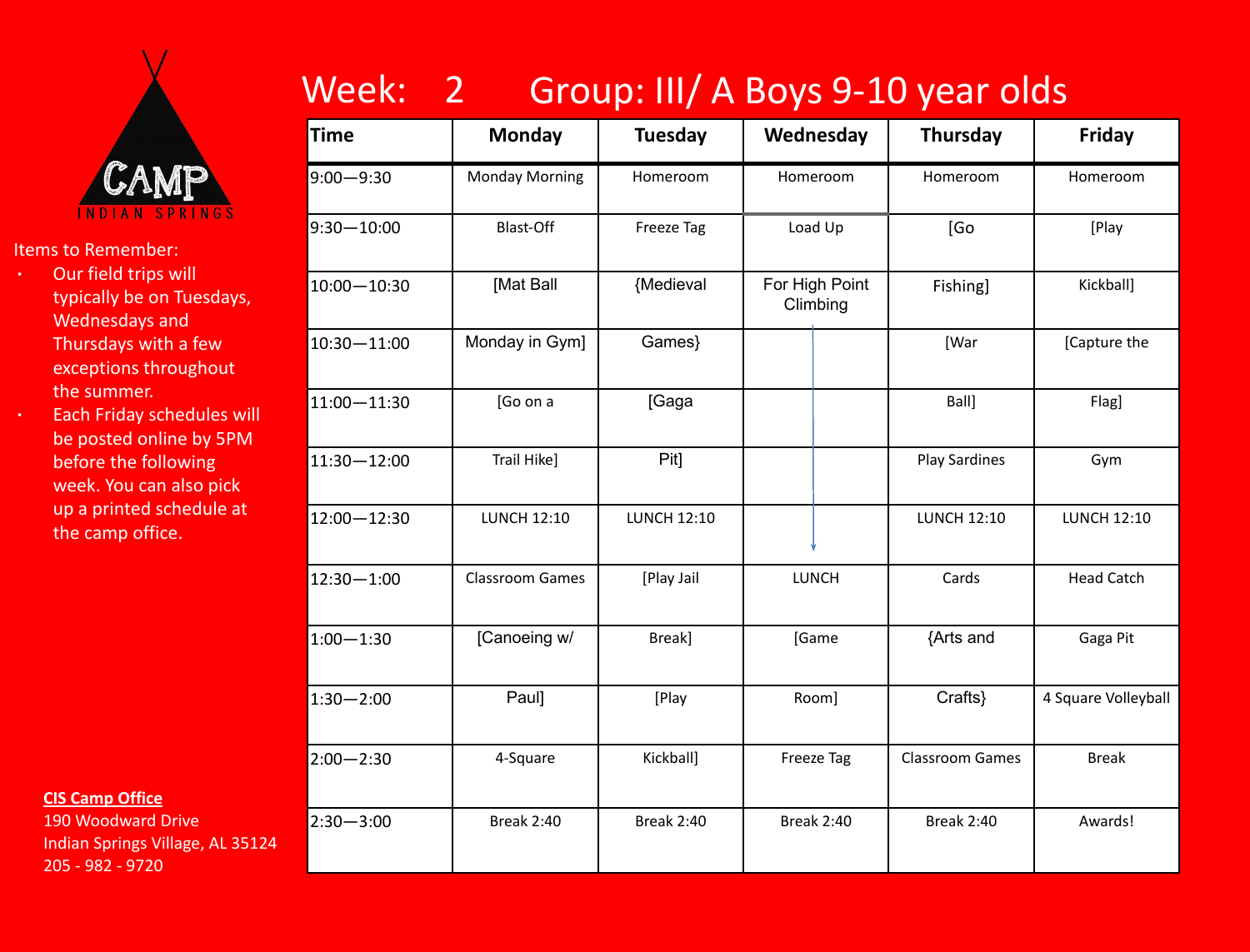

- ∙ Our field trips will typically be on Tuesdays, Wednesdays and Thursdays with a few exceptions throughout the summer.
- ∙ Each Friday schedules will be posted online by 5PM before the following week. You can also pick up a printed schedule at the camp office.

**CIS Camp Office**

190 Woodward Drive Indian Springs Village, AL 35124 205 - 982 - 9720

### Week: 2 Group: IV Girls 11-13 year olds

| <b>Time</b>     | <b>Monday</b>         | <b>Tuesday</b>     | Wednesday<br><b>Thursday</b>  |                            | Friday             |
|-----------------|-----------------------|--------------------|-------------------------------|----------------------------|--------------------|
| $9:00 - 9:30$   | <b>Monday Morning</b> | Homeroom           | Homeroom                      | Homeroom                   | Homeroom           |
| $9:30 - 10:00$  | <b>Blast-Off</b>      |                    | [Gaga                         | [War                       | Hula-Hoop Game     |
| $10:00 - 10:30$ | [Let's                | [Canoeing w/       | Pit]                          | Ball]                      | {Medieval          |
| 10:30-11:00     | Dance]                | Paul]              | <b>Fashion Game</b>           | [Classroom                 | Games}             |
| $11:00 - 11:30$ | [Mat Ball             | {Arts and          | Capture the                   | Games]                     | [Friendship        |
| 11:30-12:00     | Monday in Gym]        | Crafts}            | Flag]                         | Lunch                      | Bracelets]         |
| 12:00 - 12:30   | <b>LUNCH 12:20</b>    | <b>LUNCH 12:20</b> | <b>LUNCH 12:20</b><br>Load Up |                            | <b>LUNCH 12:20</b> |
| $12:30 - 1:00$  | [Night at             | Play Mafia         | [Girl's                       | For High Point<br>Climbing | [Play              |
| $1:00 - 1:30$   | the Museum]           | [Game              | Studio]                       |                            | Jackpot]           |
| $1:30 - 2:00$   | [Play                 | Room]              | [Beach                        |                            | Girl's Studio      |
| $2:00 - 2:30$   | 4-Square]             | Let's Get Real     | Volleyball]                   | Return to Camp             | <b>Break</b>       |
| $2:30 - 3:00$   | <b>Break 2:40</b>     | <b>Break 2:40</b>  | <b>Break 2:40</b>             | <b>Break</b>               | Awards!            |